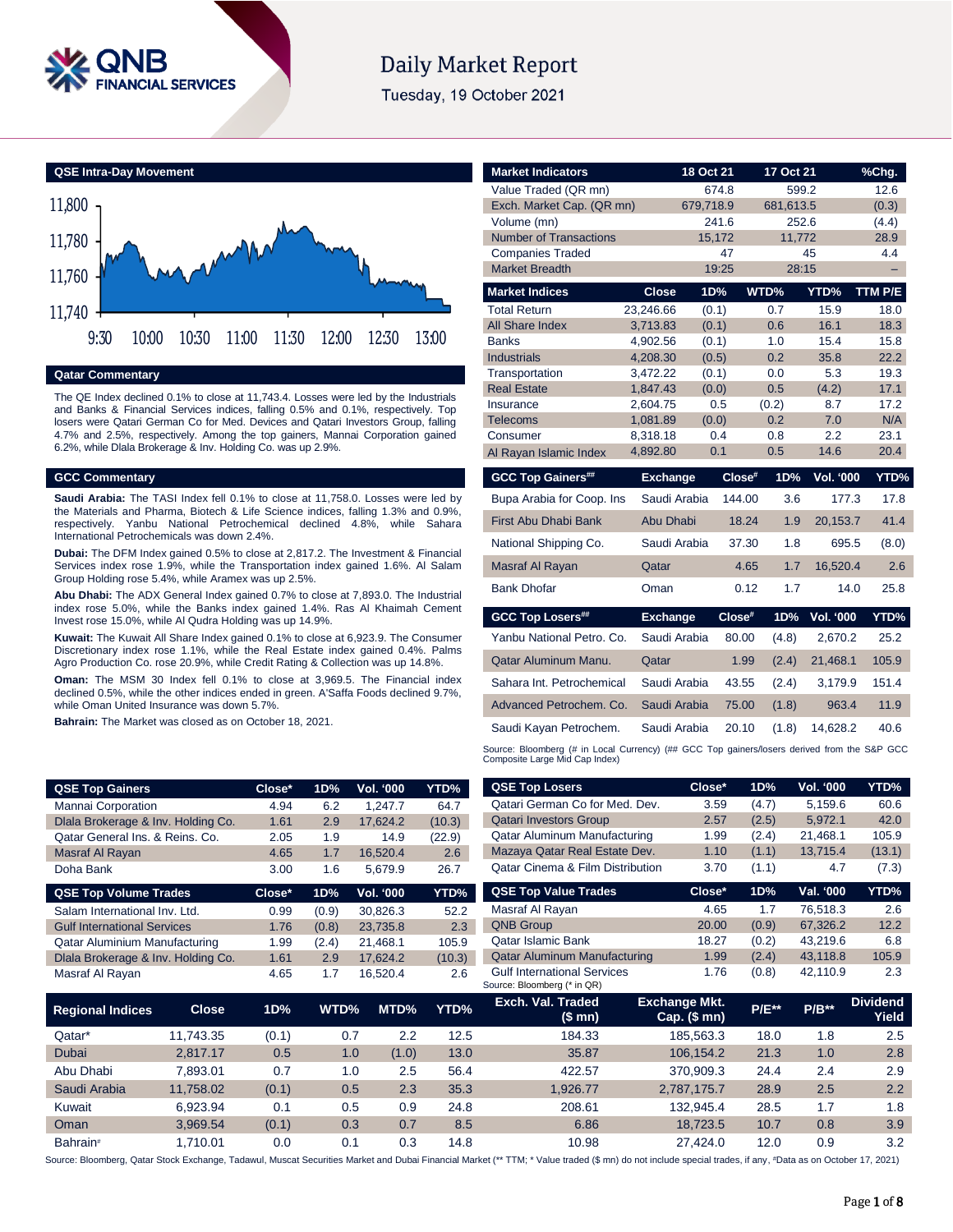#### **Qatar Market Commentary**

- The QE Index declined 0.1% to close at 11,743.4. The Industrials and Banks & Financial Services indices led the losses. The index fell on the back of selling pressure from Qatari shareholders despite buying support from GCC, Arab and foreign shareholders.
- Qatari German Co for Med. Devices and Qatari Investors Group were the top losers, falling 4.7% and 2.5%, respectively. Among the top gainers, Mannai Corporation gained 6.2%, while Dlala Brokerage & Inv. Holding Co. was up 2.9%.
- Volume of shares traded on Monday fell by 4.4% to 241.6mn from 252.6mn on Sunday. However, as compared to the 30-day moving average of 195.2mn, volume for the day was 23.7% higher. Salam International Inv. Ltd. and Gulf International Services were the most active stocks, contributing 12.8% and 9.8% to the total volume, respectively.

| <b>Overall Activity</b>        | Buy %*   | Sell %*  | Net (QR)         |
|--------------------------------|----------|----------|------------------|
| Qatari Individuals             | 38.92%   | 43.29%   | (29, 468, 306.2) |
| <b>Qatari Institutions</b>     | 25.37%   | 33.47%   | (54,658,241.9)   |
| Qatari                         | 64.29%   | 76.76%   | (84, 126, 548.1) |
| <b>GCC Individuals</b>         | 0.39%    | 0.42%    | (195, 362.6)     |
| <b>GCC</b> Institutions        | 8.39%    | 3.02%    | 36,254,920.4     |
| <b>GCC</b>                     | 8.78%    | 3.44%    | 36,059,557.7     |
| Arab Individuals               | 10.65%   | 10.11%   | 3,633,692.7      |
| <b>Arab Institutions</b>       | $0.00\%$ | $0.00\%$ |                  |
| Arab                           | 10.65%   | 10.11%   | 3,633,692.7      |
| <b>Foreigners Individuals</b>  | 3.00%    | 2.89%    | 737,608.8        |
| <b>Foreigners Institutions</b> | 13.27%   | 6.80%    | 43,695,688.9     |
| <b>Foreigners</b>              | 16.27%   | 9.69%    | 44,433,297.6     |

Source: Qatar Stock Exchange (\*as a % of traded value)

## **Earnings Releases, Global Economic Data and Earnings Calendar**

#### **Earnings Releases**

| Company                             | <b>Market</b> | <b>Currency</b> | Revenue (mn)<br>3Q2021 | % Change<br>YoY | <b>Operating Profit</b><br>(mn) 3Q2021 | % Change<br>YoY          | <b>Net Profit</b><br>(mn) 3Q2021 | $\frac{1}{2}$<br>Change<br>YoY |
|-------------------------------------|---------------|-----------------|------------------------|-----------------|----------------------------------------|--------------------------|----------------------------------|--------------------------------|
| Yanbu National Petrochemical<br>Co. | Saudi Arabia  | <b>SR</b>       | 1.779.6                | 23.5%           | 215.4                                  | 7.2%                     | 179.8                            | $-8.1%$                        |
| Saudi Ceramic Co.                   | Saudi Arabia  | <b>SR</b>       | 360.1                  | $-3.5%$         | 58.1                                   | 42.9%                    | 52.4                             | 61.4%                          |
| Oman Refreshment Co.                | Oman          | <b>OMR</b>      | 55.2                   | 18.3%           | -                                      | $\overline{\phantom{a}}$ | 6.9                              | 18.5%                          |
| Arabia Falcon Insurance<br>Company  | Oman          | <b>OMR</b>      | 14.5                   | 18.5%           | -                                      | $\overline{\phantom{0}}$ | 1.0                              | 7.0%                           |
| National Life General<br>Insurance  | Oman          | OMR             | 130.3                  | $-1.7%$         |                                        | -                        | 7.0                              | $-50.1%$                       |

Source: Company data, DFM, ADX, MSM, TASI, BHB.

#### **Global Economic Data**

| <b>Date</b> | <b>Market</b> | <b>Source</b>                        | <b>Indicator</b>                     | Period     | Actual   | 'Consensus. | <b>Previous</b> |
|-------------|---------------|--------------------------------------|--------------------------------------|------------|----------|-------------|-----------------|
| $10 - 18$   | US            | <b>Federal Reserve</b>               | Industrial Production MoM            | Sep        | $-1.30%$ | 0.10%       | $-0.10%$        |
| $10 - 18$   | US            | <b>Federal Reserve</b>               | <b>Capacity Utilization</b>          | <b>Sep</b> | 75.20%   | 76.40%      | 76.20%          |
| $10 - 18$   | US            | <b>Federal Reserve</b>               | Manufacturing (SIC) Production       | Sep        | $-0.70%$ | 0.10%       | $-0.40%$        |
| $10 - 18$   | China         | National Bureau of Statistics        | GDP SA QoQ                           | 3Q         | 0.20%    | 0.40%       | 1.30%           |
| $10 - 18$   | China         | National Bureau of Statistics        | <b>GDP YoY</b>                       | 3Q         | 4.90%    | 5.00%       | 7.90%           |
| $10 - 18$   | China         | National Bureau of Statistics        | <b>GDP YTD YoY</b>                   | 3Q         | 9.80%    | 10.10%      | 12.70%          |
| $10 - 18$   | China         | National Bureau of Statistics        | Industrial Production YoY            | Sep        | 3.10%    | 3.80%       | 5.30%           |
| $10 - 18$   | China         | <b>National Bureau of Statistics</b> | <b>Industrial Production YTD YoY</b> | <b>Sep</b> | 11.80%   | 12.20%      | 13.10%          |

Source: Bloomberg (s.a. = seasonally adjusted; n.s.a. = non-seasonally adjusted; w.d.a. = working day adjusted)

#### **Earnings Calendar**

| <b>Tickers</b> | <b>Company Name</b>                          | Date of reporting 3Q2021 results | No. of days remaining | <b>Status</b> |
|----------------|----------------------------------------------|----------------------------------|-----------------------|---------------|
| <b>MCGS</b>    | Medicare Group                               | 19-Oct-21                        | 0                     | Due           |
| <b>UDCD</b>    | <b>United Development Company</b>            | 20-Oct-21                        |                       | <b>Due</b>    |
| <b>QFLS</b>    | <b>Qatar Fuel Company</b>                    | 20-Oct-21                        |                       | Due           |
| <b>ERES</b>    | <b>Ezdan Holding Group</b>                   | 21-Oct-21                        | $\overline{2}$        | <b>Due</b>    |
| <b>CBQK</b>    | The Commercial Bank                          | 24-Oct-21                        | 5                     | Due           |
| <b>DBIS</b>    | Dlala Brokerage & Investment Holding Company | 24-Oct-21                        | 5                     | <b>Due</b>    |
| QAMC           | Qatar Aluminum Manufacturing Company         | 24-Oct-21                        | 5                     | Due           |
| <b>WDAM</b>    | <b>Widam Food Company</b>                    | 24-Oct-21                        | 5                     | <b>Due</b>    |
| <b>QLMI</b>    | QLM Life & Medical Insurance Company         | 24-Oct-21                        | 5                     | Due           |
| <b>MERS</b>    | Al Meera Consumer Goods Company              | 24-Oct-21                        | 5                     | <b>Due</b>    |
| QIIK           | <b>Qatar International Islamic Bank</b>      | 25-Oct-21                        | 6                     | Due           |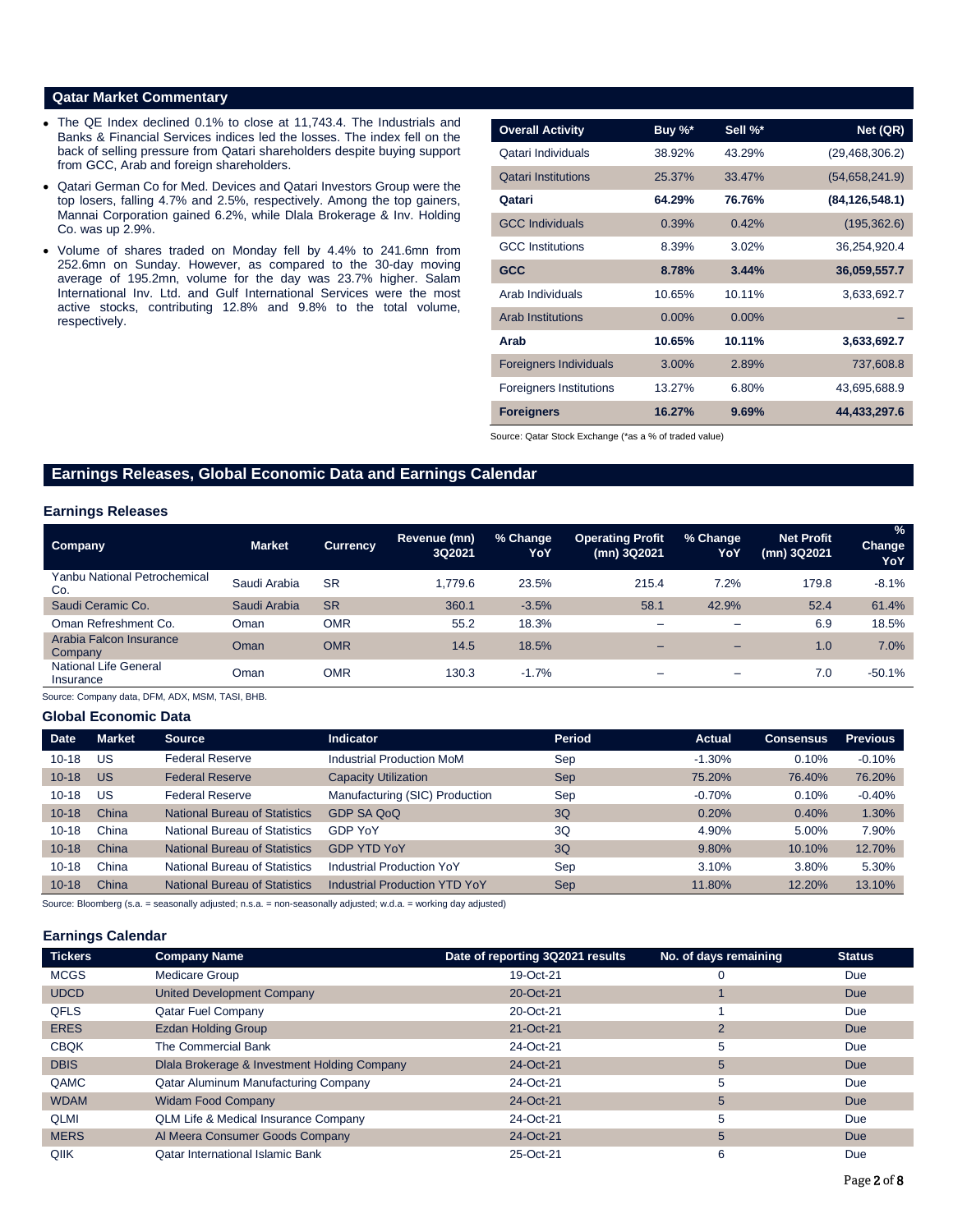| <b>Tickers</b> | <b>Company Name</b>                           | Date of reporting 3Q2021 results | No. of days remaining | <b>Status</b> |
|----------------|-----------------------------------------------|----------------------------------|-----------------------|---------------|
| <b>IQCD</b>    | <b>Industries Qatar</b>                       | 25-Oct-21                        | 6                     | Due           |
| <b>IGRD</b>    | <b>Investment Holding Group</b>               | 25-Oct-21                        | 6                     | Due           |
| <b>AKHI</b>    | Al Khaleej Takaful Insurance Company          | 25-Oct-21                        | 6                     | <b>Due</b>    |
| <b>DHBK</b>    | Doha Bank                                     | 26-Oct-21                        | $\overline{7}$        | Due           |
| <b>QEWS</b>    | <b>Qatar Electricity &amp; Water Company</b>  | 26-Oct-21                        | $\overline{7}$        | <b>Due</b>    |
| <b>IHGS</b>    | <b>INMA Holding Group</b>                     | 26-Oct-21                        | $\overline{7}$        | Due           |
| <b>AHCS</b>    | <b>Aamal Company</b>                          | 26-Oct-21                        | $\overline{7}$        | <b>Due</b>    |
| <b>GWCS</b>    | <b>Gulf Warehousing Company</b>               | 26-Oct-21                        | $\overline{7}$        | Due           |
| <b>QISI</b>    | Qatar Islamic Insurance Group                 | 26-Oct-21                        | $\overline{7}$        | <b>Due</b>    |
| QFBQ           | <b>Qatar First Bank</b>                       | 27-Oct-21                        | 8                     | Due           |
| <b>QOIS</b>    | <b>Qatar Oman Investment Company</b>          | 27-Oct-21                        | 8                     | <b>Due</b>    |
| <b>QCFS</b>    | Qatar Cinema & Film Distribution Company      | 27-Oct-21                        | 8                     | Due           |
| <b>MPHC</b>    | <b>Mesaieed Petrochemical Holding Company</b> | 27-Oct-21                        | 8                     | <b>Due</b>    |
| SIIS           | Salam International Investment Limited        | 27-Oct-21                        | 8                     | Due           |
| <b>ORDS</b>    | Ooredoo                                       | 27-Oct-21                        | 8                     | <b>Due</b>    |
| <b>MCCS</b>    | Mannai Corporation                            | 27-Oct-21                        | 8                     | Due           |
| <b>QIMD</b>    | <b>Qatar Industrial Manufacturing Company</b> | 27-Oct-21                        | 8                     | <b>Due</b>    |
| <b>DOHI</b>    | Doha Insurance Group                          | 27-Oct-21                        | 8                     | Due           |
| <b>GISS</b>    | <b>Gulf International Services</b>            | 28-Oct-21                        | 9                     | <b>Due</b>    |
| <b>BLDN</b>    | <b>Baladna</b>                                | 28-Oct-21                        | 9                     | Due           |
| <b>ZHCD</b>    | <b>Zad Holding Company</b>                    | 28-Oct-21                        | 9                     | <b>Due</b>    |

Source: QSE

#### **News Qatar**

 **MARK posts 1.5% YoY decrease but 0.2% QoQ increase in net profit in 3Q2021, in-line with our estimate –** Masraf Al Rayan's (MARK) net profit declined 1.5% YoY (but rose 0.2% on QoQ basis) to QR570.0mn in 3Q2021, in-line with our estimate of QR588.6mn (variation of -3.2%). Total net income from financing and investing activities decreased 5.6% YoY and 4.7% QoQ in 3Q2021 to QR1,075.5mn. The company's total income came in at QR1,201.8mn in 3Q2021, which represents a decrease of 3.5% YoY (-4.9% QoQ). The bank's total assets stood at QR124.8bn at the end of September 30, 2021, up 7.1% YoY. However, on QoQ basis the bank's total assets decreased 0.2%. Financing assets were QR87.0bn, registering a rise of 7.7% YoY at the end of September 30, 2021. However, on QoQ basis Financing assets decreased 4.6%. Customer current accounts declined 2.9% YoY to reach QR8.6bn at the end of September 30, 2021. However, on QoQ basis customer current accounts rose 3.0%. EPS amounted to QR0.08 in 3Q2021 as compared to QR0.08 in 2Q2021. MARK registered a net profit of QR1.71bn for the nine month period that ended in September, a growth of 3.1% compared to the same period last year. Total shareholders' equity reached QR14,834mn in September compared to QR13,889mn in the same period last year, an increase of 6.8%. Commenting on the results, Chairman and Managing Director, HE Ali bin Ahmed Al-Kuwari said, "We are pleased to see Masraf Al Rayan maintain its performance, and continue to grow steadily and strongly, promising good results towards the end of the year, despite the circumstances facing the world as a whole, foremost of which are the negative consequences imposed by the spread of the Covid-19 pandemic, without forgetting in return the other positive factors which had a good impact on the financial markets, the most important of which is the presence of a strong and growing economy supported by a noticeable rise in energy prices. "The announcement of these good results comes along with the success of the Extraordinary General Assembly meeting of Masraf Al Rayan and the approval of the shareholders on the merger between Masraf Al Rayan and Al Khalij Commercial Bank, aimed at achieving the main objective of the merger,

which is to reach a larger financial institution with a strong financial position and great liquidity that will continue to support the added value for our valued shareholders. On the other hand, the merger's integration adviser and the work team assigned by the two banks are working on completing the process of technical integration between the two banks, as well as obtaining other regulatory approvals necessary to complete the merger process successfully." (QNB FS Research, QSE, Gulf-Times.com)

 **ABQK's bottom line rises 4.7% YoY and 77.3% QoQ in 3Q2021, in-line with our estimate –** Ahli Bank's (ABQK) net profit rose 4.7% YoY (+77.3% QoQ) to QR216.1mn in 3Q2021, in-line with our estimate of QR215.5mn (variation of +0.3%). Net interest income increased 6.7% YoY in 3Q2021 to QR272.5mn. However, on QoQ basis net interest income declined 8.3%. The company's total operating income came in at QR342.9mn in 3Q2021, which represents an increase of 7.4% YoY. However, on QoQ basis total operating income fell 6.5%. The bank's total assets stood at QR48.6bn at the end of September 30, 2021, up 0.6% YoY (+1.6% QoQ). Loans & advances to customers were QR35.7bn, registering a rise of 2.5% YoY (+1.7% QoQ) at the end of September 30, 2021. Customer deposits rose 4% YoY and 0.9% QoQ to reach QR28.6bn at the end of September 30, 2021. EPS amounted to QR0.09 in 3Q2021 as compared to QR0.05 in 2Q2021. ABQK posted a net profit of QR524.54mn for the first nine months of 2021. Commenting on the results, ABQK CEO Hassan Ahmed AlEfrangi said, "The bank achieved positive and stable results with good financials indicators." "ABQK continues to achieve its strategies and goals focusing on customer service and business development and spearheading its digital transformation with tech-driven solutions built to enhance the value proposition of its offerings to all sectors. AlEfrangi further added, "During the first nine months of the current year, ABQK successfully completed the fifth bond issuance for \$500mn under the Bank's \$2bn EMTN Program in the international debt capital markets at a competitive coupon rate of 2%. This is again a vote of confidence from international and local investors in ABQK." ABQK Chairman and Managing Director Sheikh Faisal bin AbdulAziz bin Jassem Al-Thani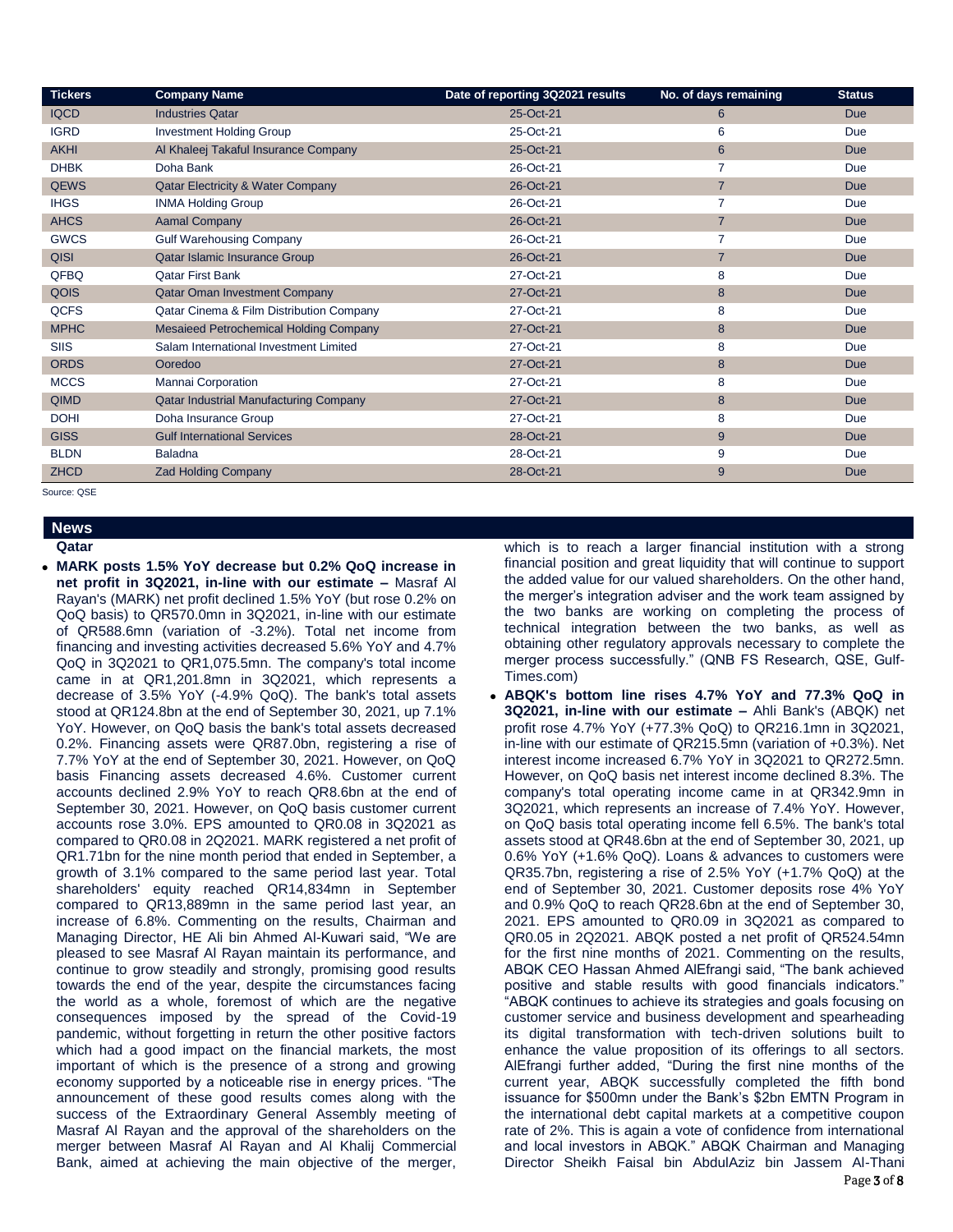stated, "ABQK has built a strong foundation to continue tackling challenges while supporting the growth needs of its customers. We have been resilient and continue to maintain high levels of stable and long term funding with capital levels that will support and sustain the Bank's growth going forward". (QNB FS Research, QSE, Gulf-Times.com)

- **KCBK's bottom line rises 3.6% YoY and 1.1% QoQ in 3Q2021, in-line with our estimate –** Al Khalij Commercial Bank's (al khalij, KCBK) net profit rose 3.6% YoY (+1.1% QoQ) to QR188.9mn in 3Q2021, in line with our estimate of QR185.0mn (variation of +2.1%). The bank's total assets stood at QR58.5bn at the end of September 30, 2021, up 5.8% YoY (+2.1% QoQ). Loans & advances to customers were QR36.3bn, registering a rise of 11.1% YoY (+0.8% QoQ) at the end of September 30, 2021. Customer deposits rose 7% YoY and 1.6% QoQ to reach QR32.2bn at the end of September 30, 2021. EPS amounted to QR0.16 in 9M2021 as compared to QR0.15 in 9M2020. KCBK reported a net profit of QR561mn in 9M2021, an increase of 3% compared to same period last year. The results reflect an increase in operating income by growing assets and effectively managing margins. Sheikh Hamad bin Faisal bin Thani Al Thani, Chairman and Managing Director of al khaliji, said, "al khaliji closed its third quarter delivering improved profitability year on year. We are announcing these results shortly after our Extra Ordinary General Meeting held on October 6, where shareholders approved our merger with Masraf Al Rayan. Our positive set of results and healthy capital well position us to create a larger merged bank that will continue to deliver value for all stakeholders." Commenting on the 3Q performance, Fahad al Khalifa, Al khaliji's Group CEO said, "We are pleased to report over 3% improvement in net profit year on year, which has come about by growing operating income as well as expanding our balance sheet. These results embody our focus on the market, selectively growing our balance sheet while steadily progressing in our merger with Masraf Al Rayan. (QNB FS Research, QSE, Qatar Tribune)
- **BRES posts 47.6% YoY increase but 40.9% QoQ decline in net profit in 3Q2021 –** Barwa Real Estate Company's (BRES) net profit rose 47.6% YoY (but declined 40.9% on QoQ basis) to QR202.8mn in 3Q2021. The company's net rental and finance lease income came in at QR328.9mn in 3Q2021, which represents an increase of 24.0% YoY. However, on QoQ basis net rental and finance lease income fell 1.6%. EPS amounted to QR0.19 in 9M2021 as compared to QR0.19 in 9M2020. BRES said it achieved a net profit (attributable to the shareholders of the parent company) amounting to QR736mn for the period that ended in September. Total assets of the group amounted to QR36bn and the total equity of the parent company's shareholders exceeded QR20bn. The company succeeded in reducing its different expenses, which led to the decrease of the general and administrative expenses by 6% and also reducing net financing costs by 9%. These, BRES said, contributed to the increase of the net cash income of the group for the period, which enhanced its cash position. BRES said despite continuous challenges that impacted the real estate market as a result of Covid-19, the company is moving towards developing a "balanced" real estate portfolio. This helps in facing market fluctuations and enhancing the company's operating revenues. BRES said it is continuing with development works in respect of several new projects that will ensure sustainable growth for its shareholder returns. (QSE, QNB FS Research, Gulf-Times.com)
- **MRDS's bottom line rises 14.8% YoY in 3Q2021 –** Mazaya Qatar Real Estate Development (MRDS) reported net profit of QR10.3mn in 3Q2021 as compared to net profit of QR9.0mn in 3Q2020 and net loss of QR2.3mn in 2Q2021. The company's rental income came in at QR8.9mn in 3Q2021, which represents

an increase of 29.8% YoY (+28.2% QoQ). EPS amounted to QR0.01 in 9M2021 as compared to QR0.01 in 9M2020. (QSE, QNB FS Research)

- **BRES signs a Cooperation Agreement with Huawei –** Barwa Real Estate (BRES) has signed a Cooperation Agreement with Huawei to provide all its in-progress and future projects with smart technology services related to ICT systems, with a view to increase the Group's contribution to the development of a more sustainable society; a society that enhances the concept of the smart city model to achieve the pillars of Qatar National Vision 2030. Under the agreement, Huawei will provide a full-fledged package of smart products and services for Barwa's in-progress and future projects; namely, the installation of sixth version of Wi-Fi systems "WiFi6", the world's latest technology which contributes to the transmission of Internet data at a high speed and smart performance to avoid data waste. Such package also includes the installation of a wireless-camera system that use technologies integrated with G5 services and operate via the electronic chip, as well as the provisions of all modern technology solutions for the smart complex system, which includes many integrated smart systems operating in a unified management and control system, which improves their use to be more effective and efficient. In addition, the package incorporates the provision of these projects with data transmission network devices, data center systems, and smart lighting systems equipped with solar panels to provide electrical energy. (QSE)
- **BRES to complete three major projects next year –** Barwa Real Estate (BRES) will complete three pioneering projects, which embody the principle of strategic partnership with the government, by next year. The first project is "Madinatna"; a residential city for families, with a completion rate of (52%). The second project is "Barahat Al Janoub"; a residential city for the working class, with a completion rate of (62%). The third project is "Qatar Schools Development Programme – Package 1". The group has already completed about 37% of the project's stages. These were disclosed at the Cityscape Qatar. (Gulf-Times.com)
- **Disclosure about GWCS –** Gulf Warehousing Company (GWCS) would like to disclose the incorporation of Synergy Shipping Services WLL, in Qatar owned by GWCS 100%, as shipping agent and Gulf Warehousing Company SPC – Oman, owned by GWCS 100%. (QSE)
- **DHBK to disclose its 3Q2021 financial results on October 26 –** Doha Bank (DHBK) will disclose its financial statement for the period ending September 30, 2021 on October 26, 2021. (QSE)
- **KCBK to hold its investors relation conference call on October 20 –** Al Khalij Commercial Bank (KCBK) will hold the conference call with the Investors to discuss the financial results for 3Q2021 on October 20, 2021 at 01:30 PM , Doha Time. (QSE)
- **MARK to holds its investors relation conference call on October 21 –** Masraf Al-Rayan (MARK) will hold the conference call with the Investors to discuss the financial results for 3Q2021 on October 21, 2021 at 01:00 PM , Doha Time. (QSE)
- **IHGS to hold its investors relation conference call on October 28 –** Inma Holding (IHGS) will hold the conference call with the Investors to discuss the financial results for 3Q2021 on October 28, 2021 at 02:00 PM , Doha Time. (QSE)
- **QCFS to hold its investors relation conference call on November 02 –** Qatar Cinema & Film Distribution Company (QCFS) will hold the conference call with the Investors to discuss the financial results for 3Q2021 on November 02, 2021 at 01:00 PM , Doha Time. (QSE)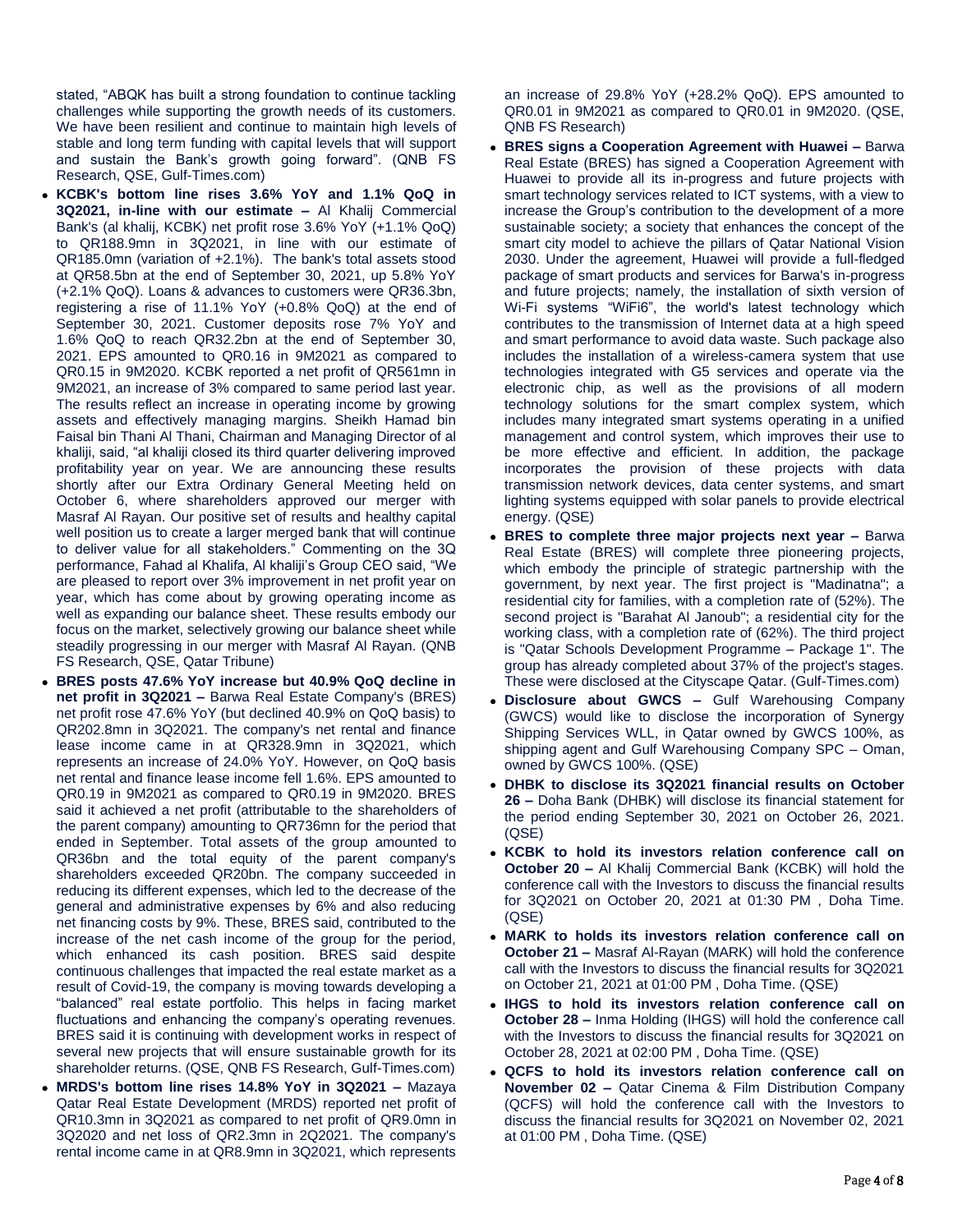- **Al Rayan Qatar ETF discloses its condensed financial statements for 9M2021 –** Al Rayan Qatar ETF disclosed its condensed financial statement for the nine-month period ended September 30, 2021. The statements show that the net asset value as of September 30, 2021 amounted to QR563,404,247 representing QR2.5809 per unit. (QSE)
- **ORDS launches 'innovative' new Home Internet, TV plans –** Ooredoo has launched four "innovative" new Home Internet plans, which include unlimited home Internet usage, unlimited landline talk and eight new entertainment packages offering complete flexibility for customers to enjoy the content they want, when they want it. The new Home Internet plans cater to all sizes of home and usage demands, from an entry-level 100Mbps – ideal for customers residing in apartments and smaller properties – through to 500Mbps, 1GB and 10GB plans for busier, larger properties. All plans are available across all regions of Qatar. Each plan comes with unlimited Internet and unlimited landline talk, with no data capping to worry about when streaming video and no disruptions to media content viewing. A unique feature of each plan, underpinned by extensive research among Qatari citizens and residents, is the ability to 'Build your Own Entertainment', available on each of the four plans. Plans come with credits that can be redeemed for entertainment services, empowering customers to build their TV viewing from live TV broadcast to streaming services such as OSN and Shahid VIP. (Gulf-Times.com)
- **UDCD signs retail leasing deals for The Pearl-Qatar, Gewan Island at Cityscape –** United Development Company (UDCD), the master developer of The Pearl-Qatar and Gewan Island, has signed major retail leasing agreements at Cityscape Qatar 2021, which concludes Tuesday at the Doha Exhibition and Convention Centre (DECC). Not only did UDCD sign deals with leading international retailers, the company is also continuing to achieve remarkable sales on Crystal Residence apartments launched exclusively at the event. UDCD signed a contract with LuLu Group to open LuLu Hypermarket in Giardino Mall at The Pearl-Qatar, covering an area of 13,000 square meters, in addition to LuLu Supermarket and retail brands at Gewan Island on a 700 square meters area. UDCD also concluded an agreement with its subsidiary, Hospitality Development Company (HDC), to open Spontini Restaurant at Gewan Island and 'Burger & Lobster' in Porto Arabia at The Pearl-Qatar. (Gulf-Times.com)
- **Reuters: India Asked Qatar to Expedite Delivery of 58 LNG Cargoes –** India's oil ministry wrote a letter last week seeking delivery of delayed cargoes, Reuters reports, citing two people familiar with the matter. 50 LNG cargoes were delayed due to infrastructure maintenance at supplier Qatargas. A further eight cargoes were delayed at India's request after Covid lockdowns reduced demand for the fuel. India's oil ministry, Qatargas and Qatar Energy did not respond to Reuters's requests for comment. (Bloomberg)
- **Qatargas joins hands with MME, QU to complete 'landmark' Coral Management Program –** Qatargas, in collaboration with the Ministry of Municipality and Environment (MME) and Qatar University (QU), has stewarded a unique and ambitious Coral Management Program (CMP) focused on sustaining and preserving Qatar's marine biodiversity. The program, aligned with the Environmental Developmental Pillar of Qatar National Vision 2030, comprises 'Artificial Reef Deployment and Coral Relocation' as well as the first of its kind land-based Coral Nursery. The program also includes a long-term, comprehensive monitoring plan for the relocated corals, with eventual handover of all relocation zones to the MME for incorporation into the State of Qatar's protected natural reserve. (Gulf-Times.com)
- **Qetaifan, Dar Al Arkan join hands to develop a premium project –** Qetaifan Projects, the leading Qatari real estate development company owned by Katara Hospitality, and Dar Al Arkan, the realty major in Saudi Arabia, have signed an agreement valued at QR700mn to develop a premium project on Qetaifan Island North. The project marks Dar Al Arkan's foray into Qatar with the aim of driving the development of the luxury property market and support the growth of Qatar's real-estate sector. An agreement was signed Monday by Sheikh Nasser bin Abdulrahman al-Thani, managing director, Qetaifan Projects, and Ziad El Chaar, vice chairman of Dar Al Arkan Properties, at the Cityscape Qatar. Through the partnership, Dar Al Arkan will develop a luxury project on Qetaifan Island North comprising premium residential units with glorious direct, front line sea views that capture the timeless appeal of seafront living coupled with modern amenities. The project will also offer residents access to specialized retail outlets on the ground floor. Work on the development will start in the second quarter of 2022 and total sales are expected to reach over QR1bn. (Gulf-Times.com)
- **Qatar, Azerbaijan to enhance relations in economic fields –** Qatar and the Republic of Azerbaijan have agreed on the necessity of unifying joint efforts, converging viewpoints, strengthening mechanisms for regional dialogue and stabilizing its bases, in order to achieve security, stability and prosperity in the region. HE the Deputy Prime Minister and Minister of Foreign Affairs Sheikh Mohamed bin Abdulrahman Al-Thani, stated in a press conference in Baku with Minister of Foreign Affairs of Azerbaijan Jeyhun Bayramov, that Qatar is looking forward to increasing bilateral cooperation opportunities in various fields, especially in economic and investment fields, to be at the level of ambition of the leadership of the two brotherly countries. (Gulf-Times.com)
- **Ashghal completes refurbishment and upgrade of four sewage pumping stations in Doha –** As part of its continuous efforts to provide sustainable solutions to improve the country's sewage networks according to the best international standards, the Public Works Authority (Ashghal) has announced completion of the Refurbishment and Upgrading Works for Four Sewage Pumping Stations Project. The project aimed at increasing the capacity of four pumping stations located in vital areas within Doha, namely New Slata, Al Mansoura, Al Messila and Al Rayyan, between 61% and 212%, in order to accommodate current and future sewage flows within these important areas, and to cope with the future development and population growth, Ashghal has said in a statement. (Gulf-Times.com)
- **Qatar signs comprehensive Air Transport Agreement with EU –** Qatar Monday signed the Comprehensive Air Transport Agreement with the European Union, "ushering in a new chapter of cooperation" in the field of air transportation between Qatar and EU countries. The new deal replaces already-signed bilateral agreements but will not strike out the previous rights granted to Qatar and the EU Member States. The "historic agreement" is the first of its kind ever between the EU and a Gulf Co-operation Council (GCC) member state, providing a "significant competitive edge" to air carriers of both sides and a sustainable framework for future operations. As per the agreement, the airline companies concerned from all intended countries will "enjoy an easy and free access to markets with less restrictions", aiming to significantly boost the opportunities of competition, which all parties were keen they shall be fair and shall ensure the application of the principles of the International Civil Aviation Organisation (ICAO) through "allowing fair and equal opportunities for all parties." The pact will also allow Qatar's national carrier to enter European markets easily (without restrictions) and expand its network in EU countries with the possibility of linking its rest of the networks without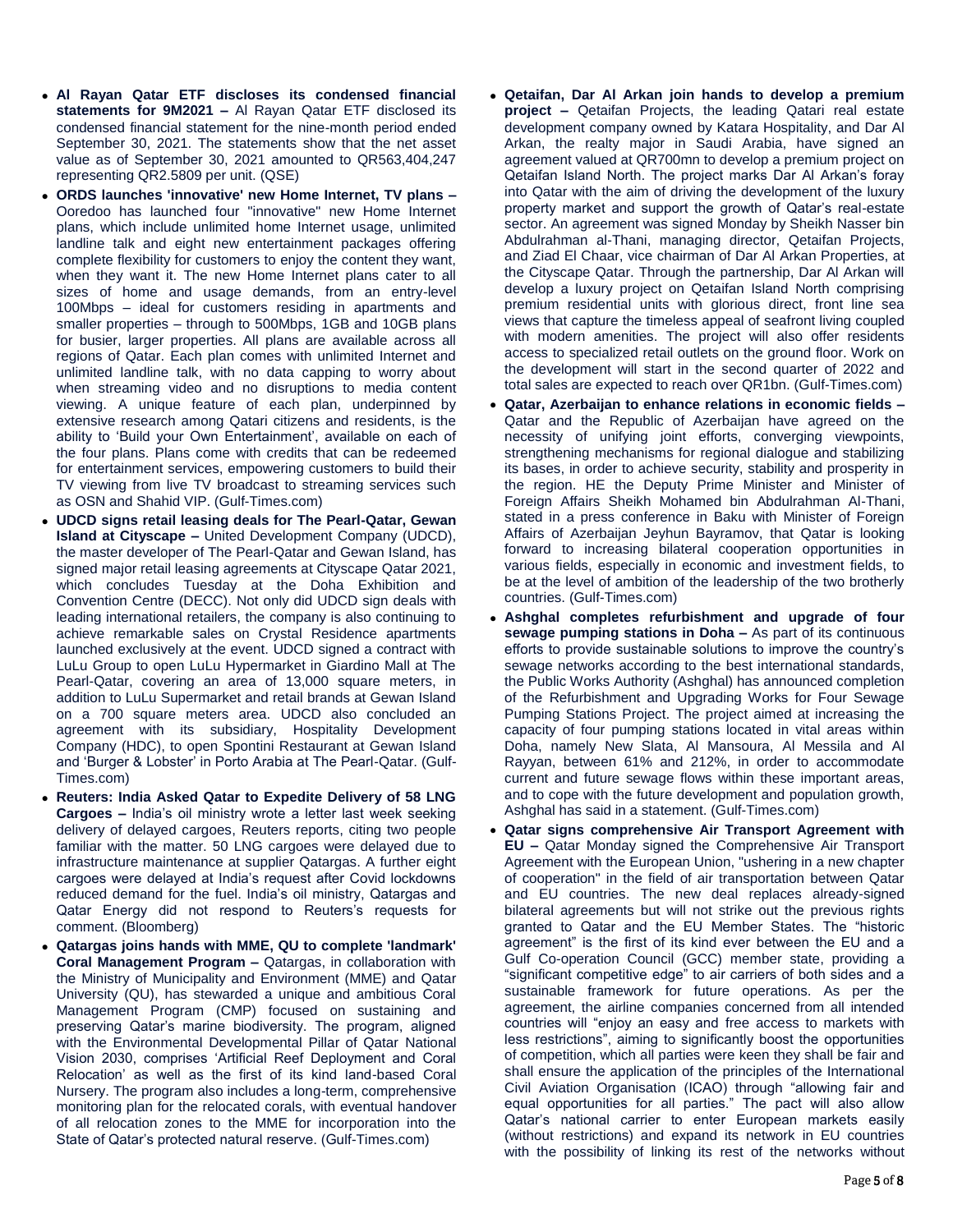limits to payloads or number of flights, thus reflecting positively on the national carrier's profitability. (Gulf-Times.com)

 **Qatar teams up with WHO for healthy, safe World Cup –** The World Health Organisation (WHO) and Qatar on Monday launched a new multi-year collaboration to make the FIFA World Cup Qatar 2022, a beacon for physical and mental health promotion, and also a model for ensuring future mega sport events are healthy and safe. The three-year joint project, titled 'Healthy 2022 World Cup – Creating Legacy for Sport and Health', was announced at a joint ceremony at WHO's headquarters, in Geneva, by Director-General Dr Tedros Adhanom Ghrebreyesus, Qatar's Minister of Public Health HE Dr Hanan Mohamed Al-Kuwari, Supreme Committee for Delivery & Legacy Secretary (SC) General HE Hassan Al-Thawadi, FIFA President Gianni Infantino, and WHO Regional Director for the Eastern Mediterranean Dr Ahmed Al-Mandhari. In a statement, the SC explained that WHO and Qatar, working closely with FIFA, will undertake joint activities to place the promotion of healthy lives, health security and physical and mental wellbeing at the heart of world football's pinnacle event, being held from November 21 to December 18 next year. (Gulf-Times.com)

### **International**

- **US manufacturing output declines in September –** Production at US factories unexpectedly fell in September as motor vehicle output slumped amid an ongoing global shortage of semiconductors. Manufacturing output dropped 0.7% last month, the Federal Reserve said on Monday. Data for August was revised down to show production falling 0.4% instead of rising 0.2% as previously reported. Economists polled by Reuters had forecast manufacturing production edging up 0.1%. (Reuters)
- **Chip shortages, Hurricane Ida weigh on US factory output; demand remains strong –** Production at US factories fell by the most in seven months in September as an ongoing global shortage of semiconductors depressed motor vehicle output, further evidence that supply constraints were hampering economic growth. Manufacturing production last month was also weighed down by the lingering effects of Hurricane Ida, which also severely disrupted output at mines. The report from the Federal Reserve on Monday followed on the heels of data last week showing a solid rise in inflation in September. Though retail sales rose last month, that reflected higher prices for motor vehicles. Manufacturing output dropped 0.7% last month, the largest decline since February. Data for August was revised down to show production falling 0.4% instead of rising 0.2% as previously reported. It was only the second time since April 2020, when mandatory closures of nonessential businesses were enforced to slow the first wave of COVID-19 infections, that manufacturing output fell for two straight months. Economists polled by Reuters had forecast manufacturing production edging up 0.1%. Output increased 4.8% compared to September 2020. Manufacturing, which accounts for 12% of the US economy, remains underpinned by businesses desperate to replenish stocks after inventories were drawn down in the first half of the year amid strong demand for goods. Spending shifted to goods from services over the course of the pandemic, straining supply chains. The rotation back to services, such as travel and dining out, has been slowed by a resurgence in coronavirus infections over the summer, driven by the Delta variant. Production at auto plants tumbled 7.2% after dropping 3.2% in August. The global shortage of microchips is forcing automakers to cut production. There is also a shortage of workers at ports, which is causing congestion and holding up the delivery of raw materials. Motor vehicle assembly dropped to

an annualized rate of 7.78mn units, the lowest since April 2020, from a pace of 8.82mn units in August. (Reuters)

- **US homebuilder confidence unexpectedly rises in October, survey shows –** Confidence among US single-family homebuilders rose by the most in nearly a year in October as customer traffic improved for a second straight month, although builders remain concerned that the shortages that are driving up materials prices will hurt home affordability. The National Association of Home Builders/Wells Fargo Housing Market Index rose 4 points - the most since November 2020 - to 80 this month. The reading topped the median estimate of economists in a Reuters poll of 76 and the increase pushed the index to a three-month high. A reading above 50 indicates that more builders view conditions as good than poor. Nonetheless, all three subindexes improved, and conditions were seen as better in all four regions tracked in the monthly survey. The current conditions index rose 5 points to 87, the highest since June; the index measuring sales expectations for the next six months rose 3 points to 84, the highest since last December; and the customer traffic index improved by 4 points - the most since February - to 65. Dietz said affordability may also be tested with interest rates expected to rise in coming months as the US Federal Reserve begins to remove its pandemic-era support for the economy. The Fed is widely expected to announce plans to start cutting its purchases of \$120bn a month of US Treasuries and mortgage-backed debt as early as its next meeting in just over two weeks, although any rate hike by the central bank is seen further away. Still, home loan interest rates have already begun to rise, with the average 30-year mortgage rate climbing to 3.18% in early October, the highest since June, according to the Mortgage Bankers Association. (Reuters)
- **China's economy stumbles on power crunch, property woes –** China's economy hit its slowest pace of growth in a year in the third quarter, hurt by power shortages and wobbles in the property sector, highlighting the challenge facing policymakers as they seek to prop up a faltering recovery while reining in the real estate sector. GDP expanded 4.9% from a year ago, missing forecasts, as attempts by Beijing to curb lending to the property sector exacerbated the fallout from electricity shortages which sent factory output back to levels last seen in early 2020, when heavy COVID-19 curbs were in place. The world's second-largest economy had staged an impressive rebound from last year's pandemic slump but the recovery has lost steam from the blistering 18.3% growth clocked in the first quarter. Under President Xi Jinping, a drive to make structural changes that address long-term risks and distortions, which has involved crackdowns on the property sector and technology giants, as well as carbon emission cuts, has taken a toll. Policymakers will now have to balance the impact of those structural changes with steps that will shield the economy and tame contagion risks from a debt crisis at major developer China Evergrande Group. (Reuters)
- **India Central bank says longer policy support is needed for sustained economic recovery –** India's central bank said on Monday that policy support is needed for longer for a sustained recovery in Asia's third largest economy from a coronavirus induced slowdown, even as demand has picked up. Earlier this month, The Reserve Bank of India's (RBI) monetary policy committee kept interest rates steady at record lows and reiterated the need to unwind pandemic-era stimulus only gradually to aid the nascent economic recovery. "Premature tightening could bring about the stagflation that all fear, quashing growth just as the economy is recovering," the RBI said in its monthly bulletin. Perhaps the need of the hour is not to focus "so single-mindedly" on normalization but on supply side reforms to ease the bottlenecks, labor shortages and high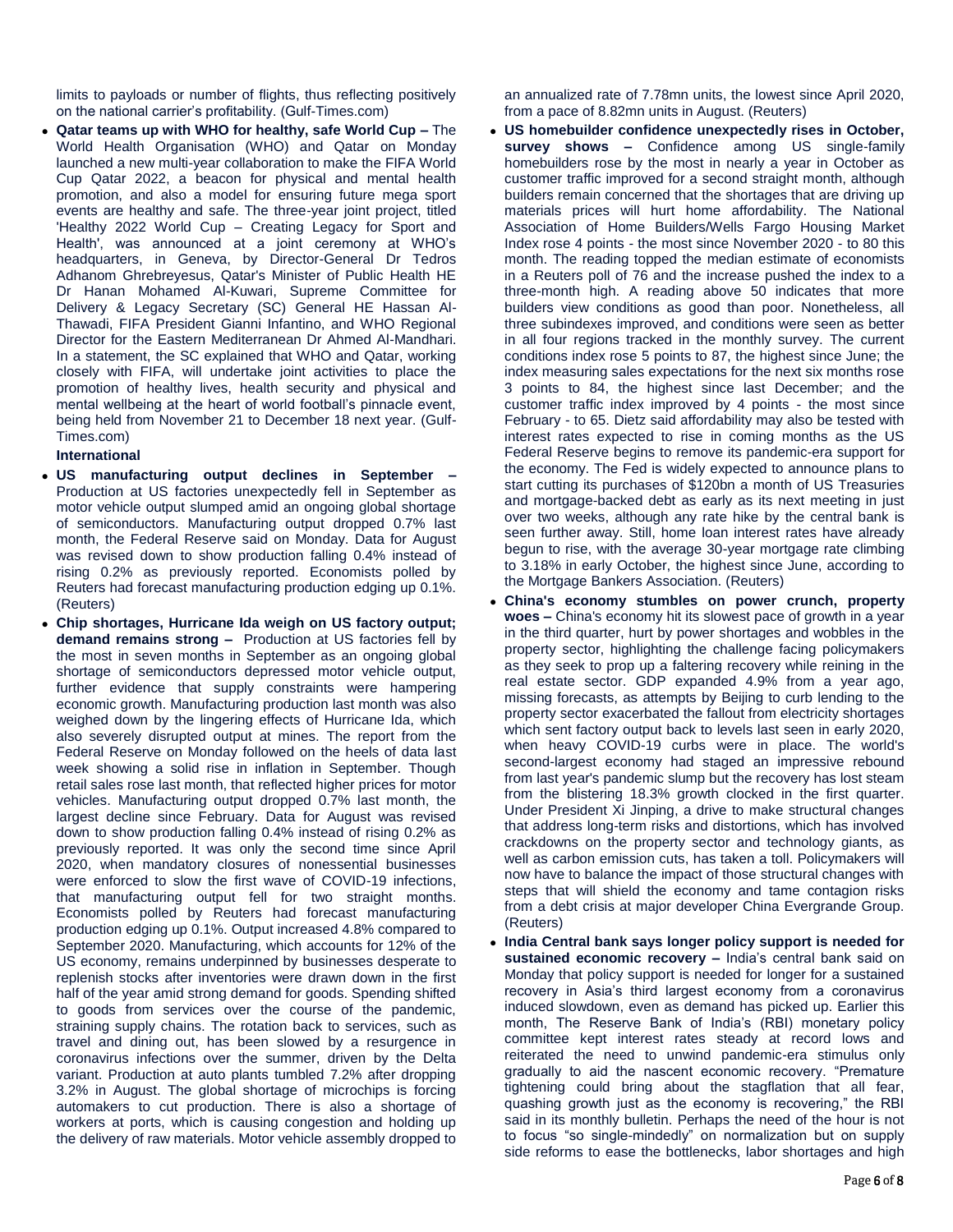commodity prices, especially crude oil, the central bank added. India's economy rebounded in the April through June quarter even as a devastating second wave of COVID-19 swept the country, with growth of over 20% compared to a year earlier, driven by a surge in manufacturing and higher consumer spending. The central bank said global semiconductor shortages, elevated commodity prices and input costs, and potential global financial market volatility are downside risks to domestic growth prospects. The resurgence of edible oils prices in the recent period, is a also a cause of concern, it said. (Reuters)

### **Regional**

- **OPEC+ misses target again, as some members struggle to raise oil output –** OPEC+ compliance with oil cuts fell slightly to 115% in September, sources said, indicating that as the alliance raises production targets, some members are still falling short as they face challenges in pumping more oil. The Organization of the Petroleum Exporting Countries and allies led by Russia, or OPEC+ as the alliance is known, raised its output targets by 400,000 bpd in September. It has also agreed to raise them by a further 400,000 bpd in October and in November. Underinvestment and maintenance problems have stymied efforts by Angola and Nigeria to raise output, an issue that is expected to continue impacting the West African producers in the near future. (Reuters)
- **Refinitiv: First nine months of 2021 show MENA M&A activity hitting \$68.6bn –** Mergers and acquisitions (M&A) announced during the first nine months of 2021 with some degree of MENA involvement totaled \$68.6bn, a 17% increase from the same period last year and just \$660mn short of the fullyear total last year, according to global data provider, Refinitiv. M&A involving a MENA target reached \$46.8bn, up 2% compared to the same period last year, and the highest number of deals on record in the first nine months of a year. (Zawya)
- **Saudi's crude oil exports rise for 4th straight month in August –** Saudi Arabia's crude oil exports rose in August for a fourth consecutive month to the highest since January 2021, the Joint Organization Data Initiative (JODI) said on Monday. The kingdom's crude oil exports rose to 6.450mn bpd in August, up from 6.327mn bpd in July. Total exports including oil products stood at 7.90mn bpd. (Zawya)
- **Saudi fast-food franchise operator Alamar Foods considers IPO, sources say –** Saudi Arabia's Alamar Foods, the regional franchise operator for Domino's Pizza, is considering an initial public offering (IPO) that would allow The Carlyle Group sell some of its stake, three sources familiar with the matter said. Alamar Foods has hired HSBC to arrange the share sale, the sources told Reuters. They said deliberations were at an early stage and no final decision had been made. (Reuters)
- **Aramco oil pipeline investors ready multi-billion Dollar bond –** A group of investors in Saudi Aramco's oil pipelines is preparing to sell billions of dollars of bonds as soon as this week, according to people familiar with the matter. The consortium, led by Washington-based EIG Global Energy Partners, may raise at least \$4.5bn, three of the people said. Citigroup Inc. and JPMorgan Chase & Co. will be among the banks managing the sale, the people said, asking not to be named because the matter is private. The debt will be used to refinance a loan of about \$10.5bn taken on to fund the pipeline investment. (Bloomberg)
- **Watani Iron Steel secures loan from Alinma Bank –** Watani Iron Steel Company has obtained a short-term credit facility worth SR25mn from Alinma Bank. The company has secured the Sharia-compliant loan on 27 September 2021 to finance its working capital, according to a bourse disclosure on Monday.

The funding duration will be for one year until 31 August 2022. (Zawya)

- **Medgulf rights issue offer price at SR12 per share –** Medgulf rights issue offer price at SR12 per share. It offers 35mn shares; to increase share capital by 50%, according to company prospectus. (Bloomberg)
- **Terms: Fertiglobe IPO likely to price at AED2.65 per share –** Fertiglobe's IPO books are multiple times oversubscribed at the AED2.65 per share level, according to terms seen by Bloomberg. Expected price is at the top of the previously guided AED2.45 to AED2.65 per share range. (Bloomberg)
- **Dubai September consumer prices fall 1.49% YoY –** Dubai's consumer prices fell 1.49% YoY in September versus -1.9% in August, according to The Dubai Statistics Center. (Bloomberg)
- **Abu Dhabi's Mubadala Capital leads Huboo Fulfilment's \$82mn funding round –** Mubadala Capital, an asset management subsidiary of Abu Dhabi's sovereign investor Mubadala led a Series B funding round in Huboo Fulfilment, the UK-based logistics start-up, closing at \$82mn in investments. This investment will help drive Huboo's expansion plans across continental Europe, Mubadala said on Twitter on Monday. Huboo said in a statement it plans to roll out their first Spanish fulfilment centre in Madrid having already opened its first mainland European base in Eindhoven, The Netherlands. (Zawya)
- **Moody's affirms the ratings of seven Omani banks, changes outlook to stable from negative –** Moody's Investors Service ("Moody's") has today affirmed the long-term local and foreign currency deposit ratings of seven Omani banks: Bank Muscat SAOG (Bank Muscat), HSBC Bank Oman SAOG (HBON), Bank Dhofar SAOG (Bank Dhofar), National Bank of Oman SAOG (NBO), Sohar International Bank SAOG (Sohar International), Oman Arab Bank S.A.O.G (OAB) and Bank Nizwa SAOG (Bank Nizwa). Moody's has changed the outlook to stable from negative on these ratings of all seven banks. At the same time, Moody's has affirmed the Baseline Credit Assessments (BCAs) and Adjusted BCAs of the seven Omani banks. (Bloomberg)
- **Oman sells OMR54mn 91-day bills at yield 0.741% –** Oman sold OMR54mn of bills due Jan. 19, 2022 on October 18. The bills were sold at a price of 99.816, have a yield of 0.741% and will settle on October 20. (Bloomberg)
- **National Bank of Kuwait's 3Q net profit up 63% to \$312mn –** National Bank of Kuwait, the country's biggest lender, on Monday reported a 63% surge in third-quarter net profit, as the economy recovered from the pandemic-imposed restrictions and business confidence lifted. For the quarter, it made a net profit of KWD94.1mn (\$311.8mn), up from KWD57.6mn it made in the year-ago period, NBK said in a statement on Monday. (Zawya)